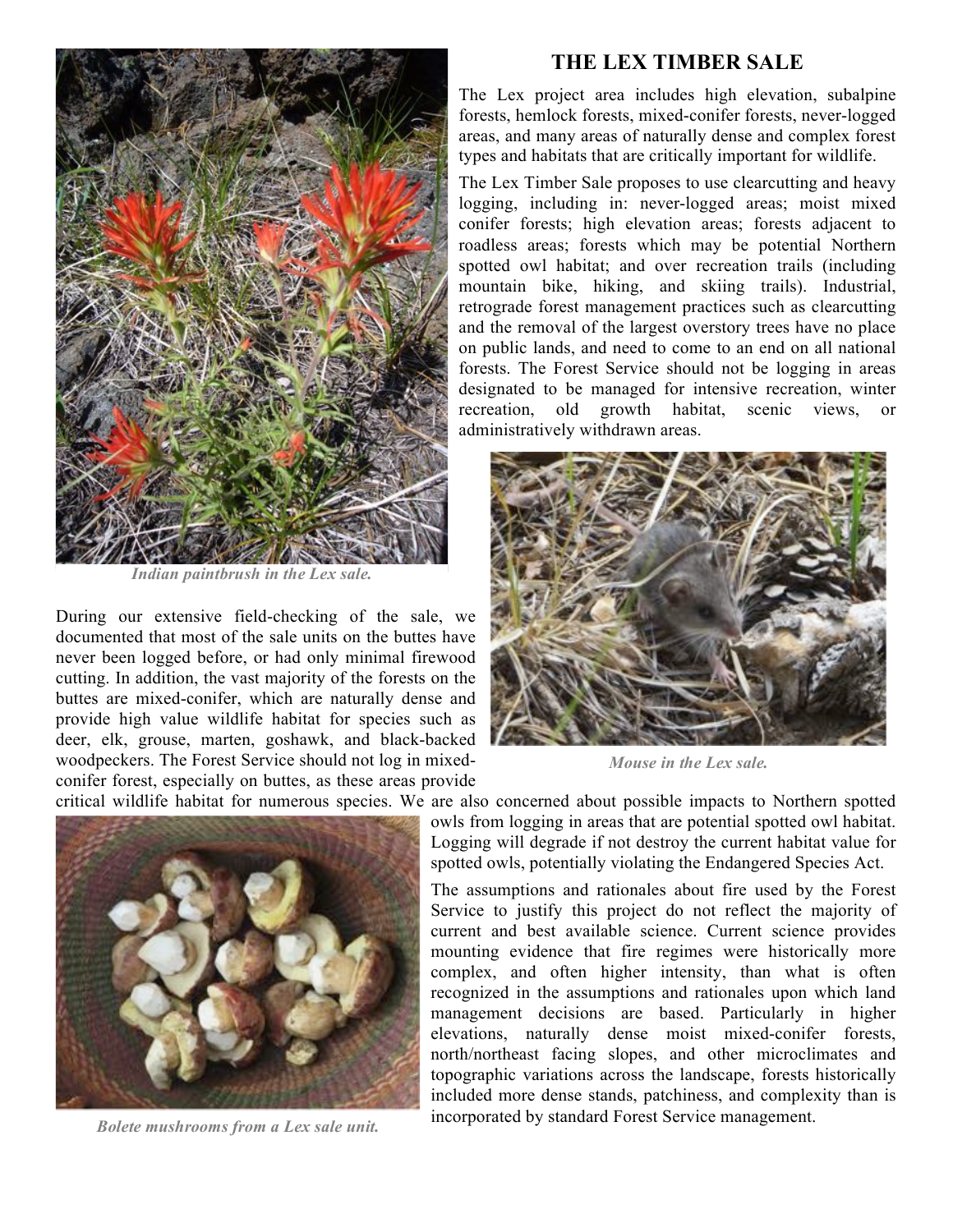



*Scarlet gilia in Lex timber sale. Mature trees in mixed-conifer forest in Lex timber sale.*

The Lex project proposes to favor Ponderosa pine in certain mixed conifer areas through heavy logging of other naturally occurring species such as White fir, Lodgepole pine, and Grand fir. Ponderosa pine is a tree preferred by the timber industry because of its straight growth and relatively fast growth. Many fir species, such as Grand fir, have softer wood, and more often exhibit irregular growth features (which are great habitat for wildlife). Shifting the tree species composition in mixed conifer forest is not supported by the majority of current and best available



*View of Mt. Bachelor from Lex sale.*

science, and will degrade and destroy important wildlife habitat throughout the project area.

Streams in the area may be suffering from possible hydrologic issues due to past logging. Streams that show evidence of higher historical flows are dried-up and dewatered. Current proposals for logging (if they move forward) may exacerbate hydrologic issues, as over-logging commonly causes negative affects on watershed hydrology. In addition, the effects of climate change on streams need to be considered, and logging practices that negatively affect hydrology, water quality, and stream habitats will likely exacerbate problems relating to climate change, and need to be considered in combination with climate change.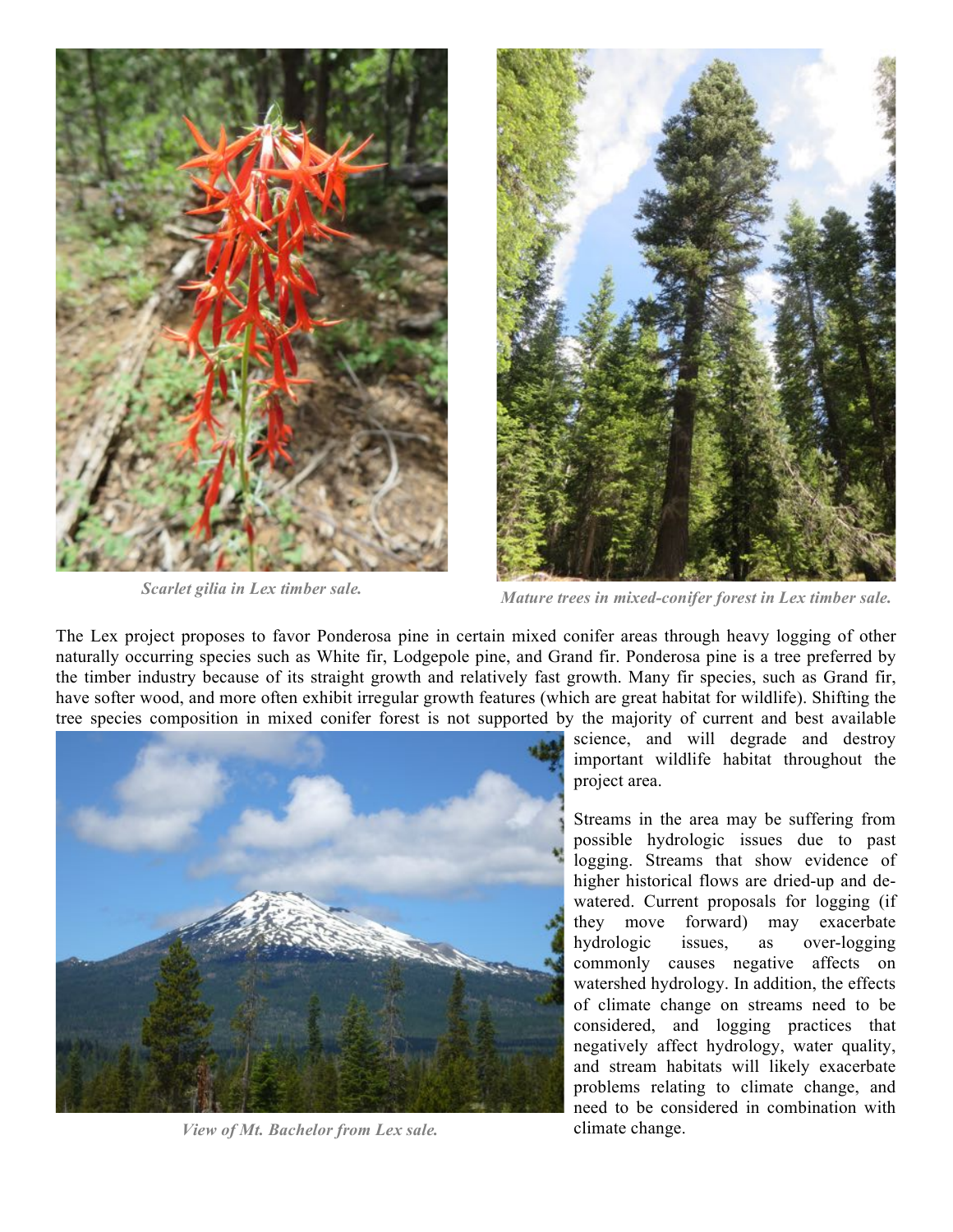Snags (standing dead trees) and downed wood provide extremely important wildlife habitat that a disproportionate number of species depend upon-- many of which are listed, at-risk, or sensitive. Areas of high snag densities are important for black-backed woodpeckers (a species which is petitioned for uplisting on the ESA), as well as for other woodpeckers, birds, bats, mammals, and other wildlife.



*Maria with 57" diameter Grand fir in Lex sale unit.*

We are very concerned about cumulative impacts of the proposed heavy logging and roading in the Lex sale, especially in combination with the heavy logging degradation that has already occurred within the sale and in surrounding areas. These include impacts to: American marten; Pileated woodpecker; Neotropical migratory songbirds; woodpeckers; Black-backed woodpeckers; potential Pacific fisher; potential Canada lynx; relatively rare tree species (e.g. Whitebark pine, Western white pine, and Mountain hemlock); forest carbon storage; hydrologic flows, and recreational values.

We field-checked the Lex timber sale last summer, and submitted scoping comments to the Forest Service. Our work on this sale is ongoing, and we plan to prioritize public outreach and engagement during the upcoming comment periods. We will also continue to fight for the protection of sensitive and ecologically unique areas, native species, and ecological integrity in the Lex sale area.



*Alex with 33" Ponderosa pine in the Lex sale.*

Mountain pine beetles are a native insect and a necessary disturbance in forest ecosystems, and their larvae are a primary food source for certain woodpeckers and other birds. Proposals within the Lex project to remove snags through "salvage" logging are unacceptable, except in clearly defined circumstances involving public safety, such as major transportation corridors- and only when unavoidable.



*The Google satellite image above shows the Lex project area, with severe past logging clearly evident. The Forest Service is proposing to re-enter previously logged areas and log the few trees that remained after the last round of logging. They are also proposing to log most of the remaining green patches of forest in the project area.*